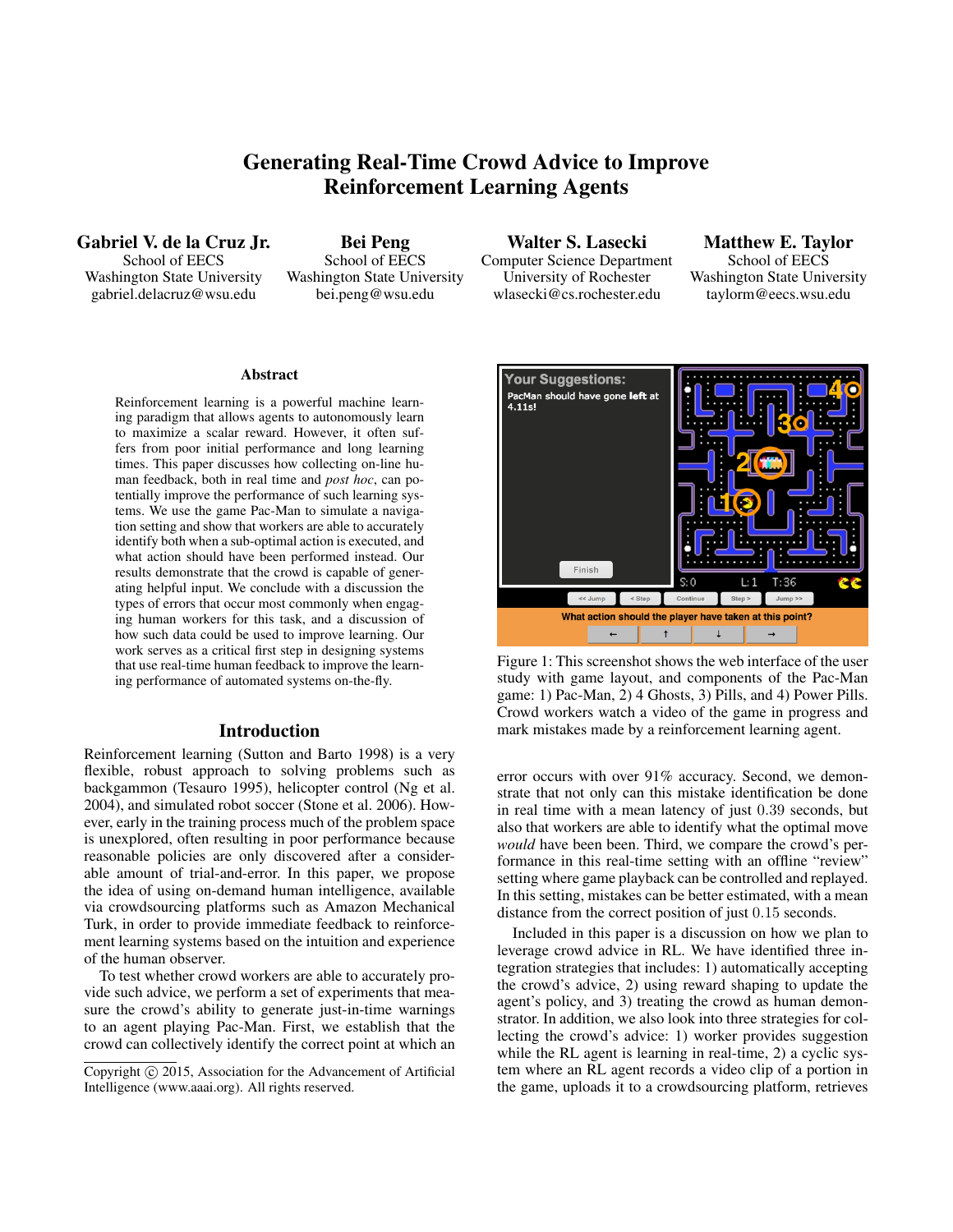the crowd's advice and integrate it, and 3) RL agent decides when and what to ask the crowd that can be incorporated to the the first two strategies.

This work is the first research to establish the crowd's ability to react to mistakes made by an intelligent agent in real time, and provide accurate guidance on a preferred alternative action. Our work informs the design of future systems that use human intelligence to guide untrained systems through the learning process, without limiting systems to only learn from their mistakes far after they make them.

The contributions of this paper are to:

- present the idea that on-line crowds can provide assistance to learning agents in real-time, as the need arises.
- demonstrate that crowd workers can respond quickly and accurately enough to provide just-in-time feedback.
- show that workers can also improve their accuracy in *post hoc* review settings for use in future situations.
- discuss strategies on how we plan to integrate crowd advice to improve learning.

# Background and Related Work

Reinforcement learning has a history of succeeding on difficult problems with little information. This paper leverages the on-policy learning algorithm Sarsa (Sutton and Barto 1998). A Sarsa agent learns to estimate Q-values, representing the estimated total reward the agent would receive in a state s, execute action  $a$ , and then follows the current policy until the episode is terminated. Over time, this type of temporal difference learning allows the agent to learn a nearoptimal policy that collects as much reward as possible (in expectation).

While autonomous methods like Sarsa have many empirical successes and sound theoretical underpinnings, if a human is available to provide useful information, the agent is often able to learn much faster. For example, if a human understands the domain, she may be able to provide high-level advice to an agent (Maclin, Shavlik, and Kaelbling 1996). Another approach is to allow a user see trajectories and label individual actions as good or bad (Judah et al. 2010). A more active approach involves providing human rewards to an agent, which the agent could either interpret numerically (Thomaz and Breazeal 2006; Knox and Stone 2010) or categorically (Loftin et al. 2014). Finally, when a human can temporarily control the agent to perform the correct behavior, learning from demonstration techniques (Argall et al. 2009) can be used to mimic the human, or potentially improve upon the human's demonstrated behavior (Taylor, Suay, and Chernova 2011). In all of these examples, the approaches differ in 1) the level of expertise required of the human, 2) the type of interaction, and 3) how the advice is represented and integrated into the agent's control policy.

Among the most closely-related existing work to this paper is that investigating methods for crowdsourcing control and recognition tasks. Human control of robots has been explored in the context of a robot Ouija board and navigation setting (Goldberg et al. 2000). The Robot Management System (Toris, Kent, and Chernova 2014) (RMS) also uses

on-line contributors to crowdsource human-robot interaction studies. RMS used groups of participants working from their home computers to practice controlling a robot using camera views and a web-based control interface.

Legion (Lasecki et al. 2011) explored using crowd workers to collaboratively control a robot in real time. This was the first work to show that on-demand human intelligence could be used to control a robot when an automatic system is unable to proceed. Legion:AR (Lasecki et al. 2013) showed that an active learning approach could be used in an activity recognition setting to call on crowd support for an action-labeling task only when needed. In both systems, low-latency responses were achieved by keeping the crowd continuously engaged with a task for a period of time. However, complete crowd control does not allow the system effectively evaluate its own policy. In this work, we explore if and how we can use real-time crowds in an advisory role, without needing the crowd to directly control the Pac-Man avatar, while still maintaining exceptional response speeds.

# Experimental Design

Our Pac-Man agent (see Figure 1) used Sarsa to learn a near-optimal policy to win the game while earning as many points as possible using an existing open learning implementation (Taylor et al. 2014). Due to the large state space, the agent uses seven high-level features for function approximation to learn a continuous Q-value function.

To generate the videos used in the user study, we recorded Pac-Man being controlled by a human who intentionally made different types of mistakes. Then, we picked 10–14 seconds which contained one (and only one) mistake. Qvalues for the agent's trajectory were also recorded, confirming that the human-created mistakes had lower Q-values than the "correct" action. We create four videos where each contained a mistake: Video 1) moving so that Pac-Man is trapped by one or more ghosts, Video 2) not moving towards an edible ghost after eating a power pill, Video 3) taking an empty path instead of going for pills when they are no risk, and Video 4) not going for all edible ghosts that are within close range.

To study the hypothesis that crowd workers can provide information useful to reinforcement learning agents, we consider four settings. First, a video of Pac-Man is played only once (*real-time*) or the worker can view it multiple times (*review*). Second, the worker may be asked to identify the time at which the mistake is made (*Mistake Identification*), or asked to identify both the mistake time as well as suggest the optimal action (*Action Suggestion*).

We want to measure the performance of users in identifying the point at which a mistake is made and suggesting optimal action Pac-Man should have executed. To evaluate worker actions, we can compare to recorded Q-values.

### User Studies

Workers were first shown instructions describing the task, as well as the rules of Pac-Man. During a preliminary test of the web interface, we found that workers would sometimes identify mistakes *before* the sub-optimal action was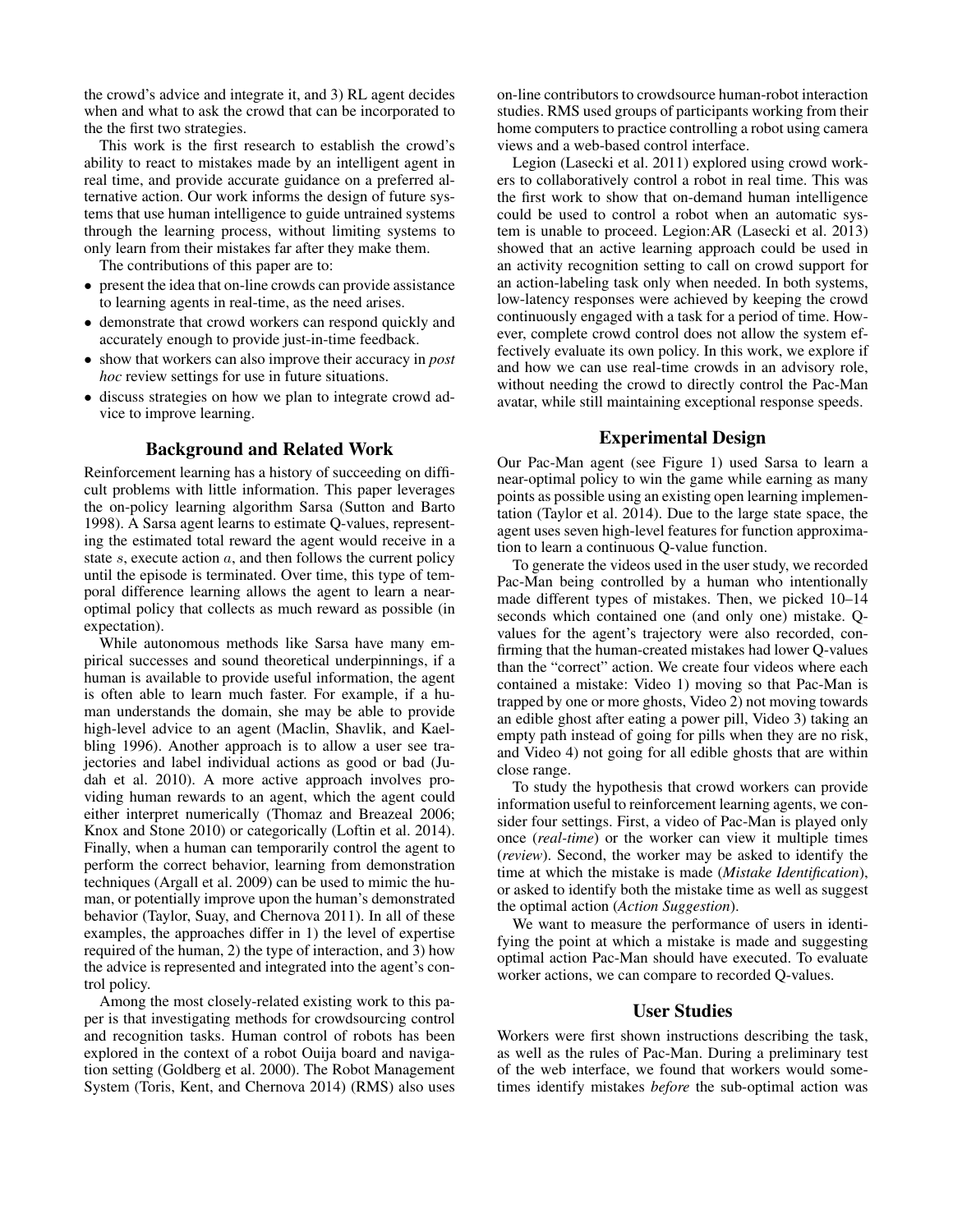executed, anticipating the mistake. We provided explicit instructions to workers to encourage them to identify the exact time at which a mistake was made. Workers were then directed to a tutorial which asked them to complete an example task using the marking interface. After the tutorial, workers were given a new video and asked to identify the mistake. Finally, workers were able to provide general comments before submitting.

We recruited crowd workers from Amazon Mechanical Turk (AMT) for our experiments. While AMT provides immediately, programmatic access to crowds, it also poses a number of challenges, including that workers: 1) are unlikely to be experts, 2) may not take the task seriously and not read the instructions, and 3) may intentionally select incorrect times/actions. Our methods need to be robust to these challenges, unlike in Learning from Demonstration, where demonstrations are typically assumed to be optimal.

16 Human Intelligence Tasks (HITs) on AMT encompassed our four different types of experiments. Each experiment was tested with 4 different videos. We collected data from 30 unique workers per HIT and every worker was paid 25 cents. Trials are denoted as AMT 1–16 in Table 1.

#### Result Analysis

This section presents the results of our study in three parts. First, we establish that the crowd can identify the mistake with high accuracy. Second, we demonstrate that not only can Mistake Identification be done in real-time but that workers can also successfully identify what the optimal "correct" move would have been. Third, we compare the crowd's performance in the real-time setting with offline "review" setting and show that if additional time is available, even more accurate performance can be achieved.

#### Mistake Identification

Our performance measure is based on how many workers can correctly identify and suggest a time that is close to the correct mistake time. Histograms provide a visual representation of the accuracy of workers in different settings. The mistake times are reported as game move numbers, which are 986, 1809, 1116 and 334, for Videos 1–4, respectively. These video clips are 10 to 14 seconds long, corresponding to 250–350 total game moves, and the mistakes located roughly three quarters of the way through the clip. However, because Pac-Man moves continually, it is difficult for workers to identify the exact frame when the mistake was executed.

To quantify how accurate the workers were, we calculated the difference between the actual mistake time and the identified mistake time, where zero corresponds to a perfect answer. We selected a threshold of 30 actions, roughly 1 second, so that any answer within  $\pm 1$  second will be counted as correctly identifying the mistake. Figure 2(a) shows the distribution of workers' answers for AMT 1 and 2. Responses within the 956–1016 moves range are considered to be correct, showing only two errant responses.

To compute the mean difference between the time reported by a worker and the real error time  $\mu_{diff}$ , we use:

$$
\mu_{diff}(AMT_k) = \frac{\sum_{i=1}^{n} |t_{w_i} - t_m|}{n}
$$
 (1)

where  $k$  is the group number,  $n$  is the total number of workers per group that are within the threshold,  $t_{w_i}$  is the *i*th worker's suggested time, and  $t_m$  is the correct mistake time. The standard deviation is also computed using:

$$
\sigma_{diff}(AMT_k) = \sqrt{\frac{\sum_{i=1}^{n}(\mu_{diff}(AMT_k) - |t_{w_i} - t_m|)^2}{n}} \tag{2}
$$

where a low value indicates suggestions are tightly clustered.

To establish that workers can correctly identify where and when mistakes occur in our game, we count the number of people who correctly identified the mistake. Video 1's review setting collective percentage of correct events has the highest over all four videos with 98.3%. This is followed by Videos 4 and 2, with 88.0% and 86.6% respectively. And Video 3 has the lowest accuracy with 68.4%. This observed high percentage of correct events from the three videos suggests that the crowd can identify a mistake in many cases.

It is also important to point out that there are instances in which the mistakes are more subtle, making it harder to identify. Video 3 has the lowest accuracy, and the Mistake Identification experiment has the least percentage of correct answers at 56.7%. However, the sparsity of the data as shown in Figure 2(b) suggests that the mistake was harder to find.

In summary, these results established that, in most cases, workers can identify a mistake in the Pac-Man game with an overall accuracy for review Mistake Identification at 80% and an accuracy of 91% for review Action Suggestion.

#### Optimal Action Identification

Given that workers can correctly identify mistakes, we next consider whether they can also accurately provide the action that should have been taken. To do this, we first have to verify that majority of the workers within the threshold suggested the same action, and second, the suggested action has the maximum Q-value in the recorded video's game state.

Figure 2(c) shows that all workers' suggested actions that are within the 30-move threshold, in both the real-time and review cases, meaning that a majority of workers do suggest similar actions.

Knowing that the crowd reaches consensus on a single action, we can now compare the crowd's advice to the recorded Q-values of the game to verify if it is the correct (nearoptimal) action. The maximum Q-value of the 4 possible Pac-Man actions determines what action Pac-Man should perform. In Video 1, a step before 986 moves should suggest the Q-values for the next move. At move 985, the Qvalues are:  $up = 1729$ ,  $right = 1621$ ,  $down = 1768$ , and  $left = 1621$ . In the human-controlled game in Video 1, Pac-Man went right at this time when it should have gone down (the maximum Q-value). And as shown in Figure 2(c), workers did suggest for Pac-Man should move downward in Video 1. Similar in the other three videos demonstrate that workers can identify that a mistake has been made but as well as provide an advice that is useful and near-optimal.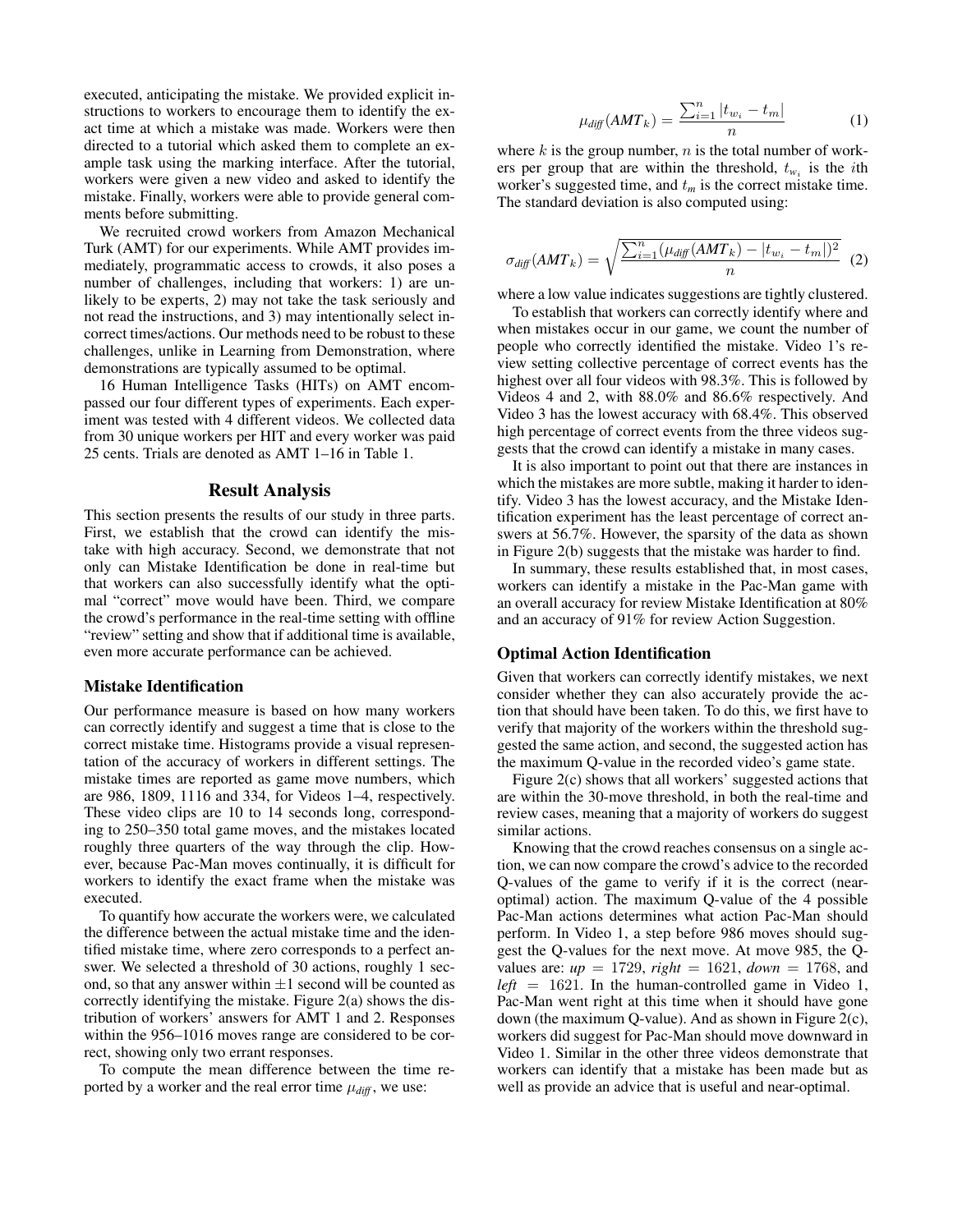| Video          | HIT               | Video     | Experiment               | Mean Difference | <b>Std Dev</b>  | $#$ of Suggestions | % Correct | $%$ Correct              |
|----------------|-------------------|-----------|--------------------------|-----------------|-----------------|--------------------|-----------|--------------------------|
| #              | Group             | Category  | Type                     | $\mu_{diff}$    | $\sigma_{diff}$ | $\leq$ = 30 moves  | Events    | Suggestions              |
| 1              | AMT1              | real-time | Mistake Identification   | 11.250          | 5.992           | 28                 | 96.6%     |                          |
|                | AMT <sub>2</sub>  | review    |                          | 2.733           | 3.483           | 30                 | 100.0%    | $\overline{\phantom{a}}$ |
|                | AMT.3             | real-time | <b>Action Suggestion</b> | 10.379          | 7.660           | 29                 | $100.0\%$ | $93.1\%$                 |
|                | AMT <sub>4</sub>  | review    |                          | 1.679           | 2.970           | 28                 | 96.6%     | 100.0%                   |
| $\overline{2}$ | AMT <sub>5</sub>  | real-time | Mistake Identification   | 9.529           | 7.698           | 17                 | 56.7%     |                          |
|                | AMT <sub>6</sub>  | review    |                          | 7.375           | 8.712           | 24                 | 80.0%     | $\overline{\phantom{0}}$ |
|                | AMT <sub>7</sub>  | real-time | <b>Action Suggestion</b> | 8.588           | 6.236           | 17                 | 56.7%     | 82.4%                    |
|                | AMT <sub>8</sub>  | review    |                          | 11.333          | 9.418           | 27                 | 93.1%     | 55.6%                    |
| 3              | AMT <sub>9</sub>  | real-time | Mistake Identification   | 8.750           | 5.365           | 8                  | 26.7%     |                          |
|                | AMT10             | review    |                          | 2.882           | 4.820           | 17                 | 56.7%     | $\overline{\phantom{a}}$ |
|                | AMT11             | real-time | <b>Action Suggestion</b> | 8.444           | 8.053           | 18                 | $60.0\%$  | 77.8%                    |
|                | AMT <sub>12</sub> | review    |                          | 4.833           | 6.281           | 24                 | 80.0%     | 66.7%                    |
| $\overline{4}$ | AMT13             | real-time | Mistake Identification   | 8.889           | 6.710           | 27                 | 93.1%     |                          |
|                | AMT14             | review    |                          | 2.042           | 4.704           | 24                 | 82.8%     | $\overline{\phantom{0}}$ |
|                | AMT15             | real-time | <b>Action Suggestion</b> | 6.882           | 6.499           | 17                 | 56.7%     | 94.1%                    |
|                | AMT16             | review    |                          | 3.074           | 5.737           | 27                 | 93.1%     | 92.6%                    |

Table 1: Summary results for our 16 Amazon Mechanical Turk HITs. Here, we only consider suggestions within 30 moves (1.25 seconds) of the true mistake time as correct.

#### Real-time vs. Review

We expected the real-time setting to be considerably harder than review setting. This assumption can be verified by considering the mean difference for each setting — the average mean difference for real-time setting is 9.1 moves ( $\approx 0.36$ ) seconds) while review case is of 4.5 moves ( $\approx 0.18$  seconds), as shown in Table 1. The lower mean difference in review experiments shows that the crowd's performance in real-time setting with an offline "review" setting where game playback can be controlled and replayed, show that if additional time is available, even closer estimates of the point of the mistake can be gathered.

We performed a  $4\times 2$  Between Subjects Factorial ANOVA test of all Action Suggestion experiments shows that the difference of suggested mistake time by workers between subjects real-time and review setting was statistically significant  $(F = 5.10, p < .05, \eta^2 = .023)$ . This difference between real-time and review setting in all Mistake Identification experiments is also significant  $(F = 5.02, p < .05, \eta^2 =$ .022). This indicates that the different mistakes in each video can also affect worker's ability to identify them.

Interestingly, Video 2 has two sets of workers that suggest different actions in Action Suggestion, and there is only a small difference between the mean difference of real-time and review setting in Mistake Identification for Video 2. This indicates that the mistake in Video 2 was harder for workers to identify than the other three videos.

It is notable here that the average of mean differences in the real-time setting for Mistake Identification results to 9.8 moves ( $\approx 0.39$  seconds), and with Action Suggestion at 8.8 moves ( $\approx 0.35$  seconds), which are both very close to the human response for tasks with no high-level reasoning needed (e.g., clicking a button in response to a visual stimulus). This suggests that crowd advice for tasks, such as navigation, can be collected nearly as fast as people can physically respond. This quickly-available input can, in turn, be used to improve real-time learning of virtual and physical agents.

Paradoxically, workers were able to give more accurate answers when asked to suggest a move compared to when they are only asked to identify when a mistake is made. One possible explanation for this is that setting up the problem so that workers are expecting to act as if they are making a move in the game itself is a better means of priming workers to react quickly. As a result, no slowdown of response is seen, even though they are providing more information.

## Discussion and Future Work

Future work will focus on developing learning algorithms that to leverage the unique strengths of human input on-thefly without being detrimentally affected by incorrect advice. Although others (Taylor, Suay, and Chernova 2011) have incorporated advice from multiple demonstrators in past work, errors from crowdsourced workers are a unique challenges and opportunities to scale these systems. Furthermore, we plan to continue to improve our interfaces to further reduce the latency of worker responses. One potential method to do this is to leverage workers' ability to predict when mistakes might be made to collectively decrease latency below the best after-the-fact response speed possible. We are also interested in studying how the number of examples during the tutorial affects participants' accuracy. Finally, we are interested in eliciting a confidence measure from workers, potentially allowing us to weight different pieces of advice.

## Leveraging Crowd Advice in RL

Our study has shown that the crowd can identify that a mistake that has been made as well as suggest a near-optimal action. This section focuses on the next stage of our study, which is leveraging the crowd's advice into the learning process of an RL agent. We will discuss three strategies for integrating the crowd's advice into the learning process.

One strategy that provides an easy integration of the crowd's advice is to automatically take the crowd's suggested action. This integration strategy can be implemented in both review and real-time setting. However, in a real-time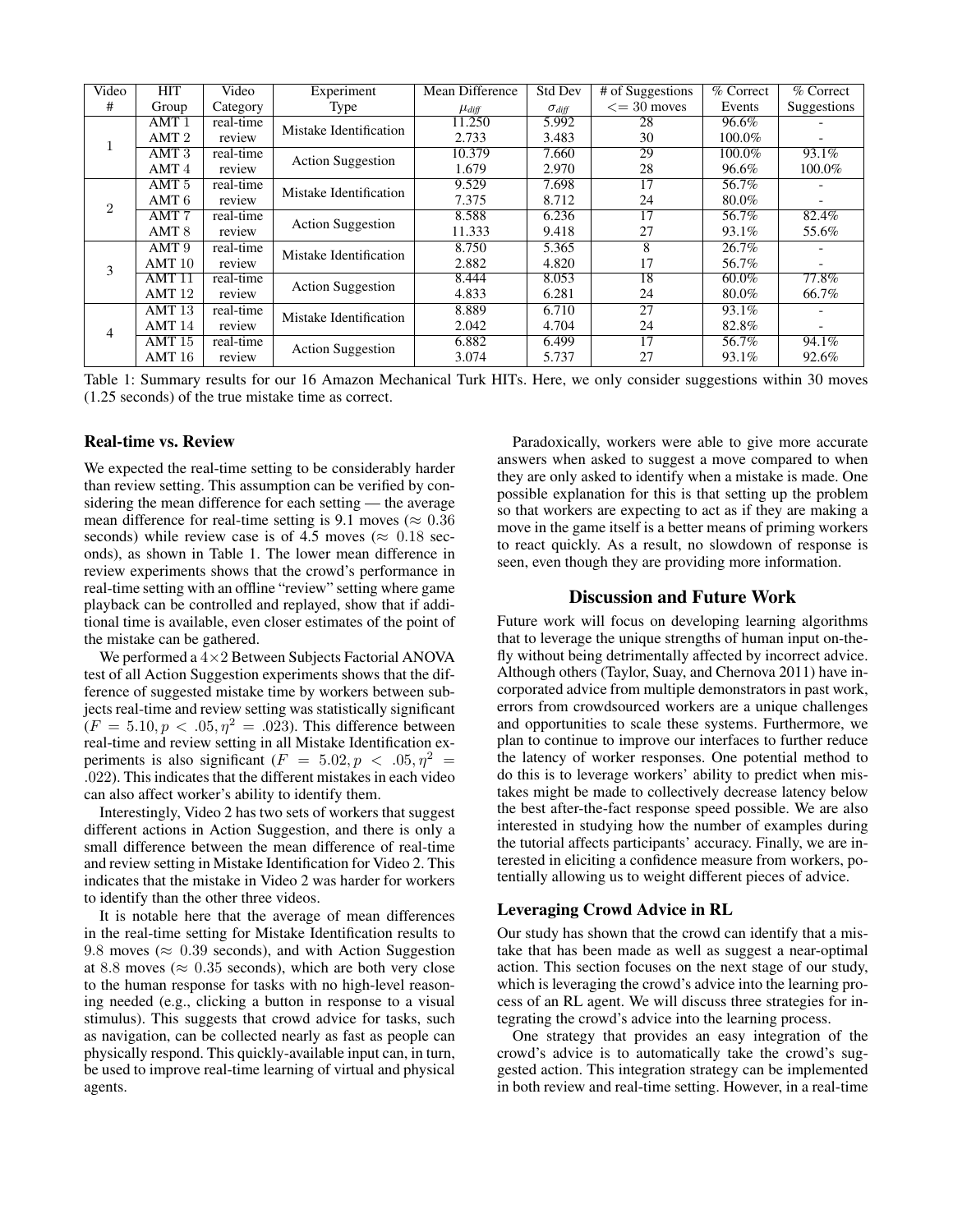

(a) A histogram of the distribution of workers' suggestions in AMT 1 and 2 using Video 1 (mistake time: 986).



(b) A histogram of the distribution of workers' suggestions in AMT 9 and 10 using Video 3 (mistake time: 1116).



(c) Number of times each action was suggested by workers (Optimal: 1–down, 2– down, 3–down, 4–up).

Figure 2: Selected exemplar results from our 16 Amazon Mechanical Turk experiments.

system, we will have to consider the possibility of a time lag based on two factors: 1) number of workers and 2) diversity of suggestions. It implies that a mistake is present when a high number of workers provide suggestions, but it can be computationally expensive to filter the data if all suggestions are considered. Also, a diverse data requires more comparison to make a decision for integration. Although important, these added steps can delay integration in a real-time system. If a time lag does exist, we can still implement a real-time system by having the workers provide their suggestion a few moves before the moment of interest. We can also consider a *quasi* real-time system where we can pause the game at the moment of interest to collect the workers' suggestion. Forcing the Pac-Man to execute a near-optimal action using the crowd's advice brings the RL agent closer to the optimal policy because the agent is forced to explore in a direction consistent with a high-performing policy.

Our study has shown that there are mistakes that are harder to identify — there is a need to quantify the confidence of the crowd's advice. We can approach this by allowing the crowd to provide a confidence rate on their suggestion. Such confidence can be use to simply determine whether to integrate it or not, but it can also be use to weigh its effect during integration like in the case on our second strategy where we consider changing the Q-values. Another approach is to determine a confidence rate for each worker. As we collect more data from workers, we can also determine the worker's confidence rating. The confidence rating can represent if a worker normally agrees with others, and if their suggestions are good.

The second integration strategy is using reward shaping, a method used in reinforcement learning that consists of supplying additional training rewards to a learning agent to guide its learning process (Ng, Harada, and Russell 1999). The framework of *Markov decision processes* (MDPs) is widely adopted to study sequential reinforcement learning. In a traditional reinforcement learning algorithm, we seek to learn an optimal policy for some MDP  $M =$  $(S, A, T, \gamma, R)$ . With giving additional "shaping" rewards, we aim to learn the optimal policy faster for *transformed*

MDP  $M = (S, A, T, \gamma, R)$ , where  $R' = R + F$  is the new reward function, and F is the *shaping reward function*. If the former MDP M received reward  $R(s, a, s')$  based on transitioning to  $s'$  with taking an action  $a$  in state  $s$ , the *transformed* MDP would receive reward  $R(s, a, s') + F(s, a, s')$ on the same event.

In our Pac-Man domain, in Mistake Identification experiments, we can set the shaping reward function  $F(s, a_p, s') = n$  when the crowd gives correct advice (Pac-Man is in state s and takes a wrong action  $a_p$ ), where n is a negative value, and  $F(s, a_p, s') = 0$  otherwise. In Action Suggestion setting, except shaping reward function for Pac-Man's wrong action, we should also set  $F(s, a_c, s') = p$ based on crowd's correct action suggestion (Pac-Man is in state s and the crowd suggests the optimal action  $a_c$ ), where  $p$  is a positive value. Considering our current learning algorithm, each action taken by Pac-Man in the game will receive a reward associated with the score. Then, the additional training reward will directly change the reward function and indirectly change the Q-value of taking that action, making the Q-value of the wrong demonstrated action smaller and the suggested action larger.

The third integration strategy we have considered is Learning from Demonstration (LfD), which uses the *examples* learned from demonstration teacher to derive a policy that executes demonstrated behaviors (Argall et al. 2009), in contrast to learning from *experience* as in Reinforcement Learning (Sutton and Barto 1998). The LfD learning problem can be divided into two steps: *gathering* the examples, and *deriving* a policy from gathered examples. In our Pac-Man domain, crowd workers can be treated as human demonstrators, and identified mistake time and/or suggested actions are examples learned from them. Considering the Action Suggestion setting, if the worker provides an action suggestion to Pac-Man, the current state of Pac-Man game and suggested action will be recorded as demonstrated data. The demonstration technique used here can be considered as *interactive approach*, which allows the policy to be updated incrementally as demonstration data become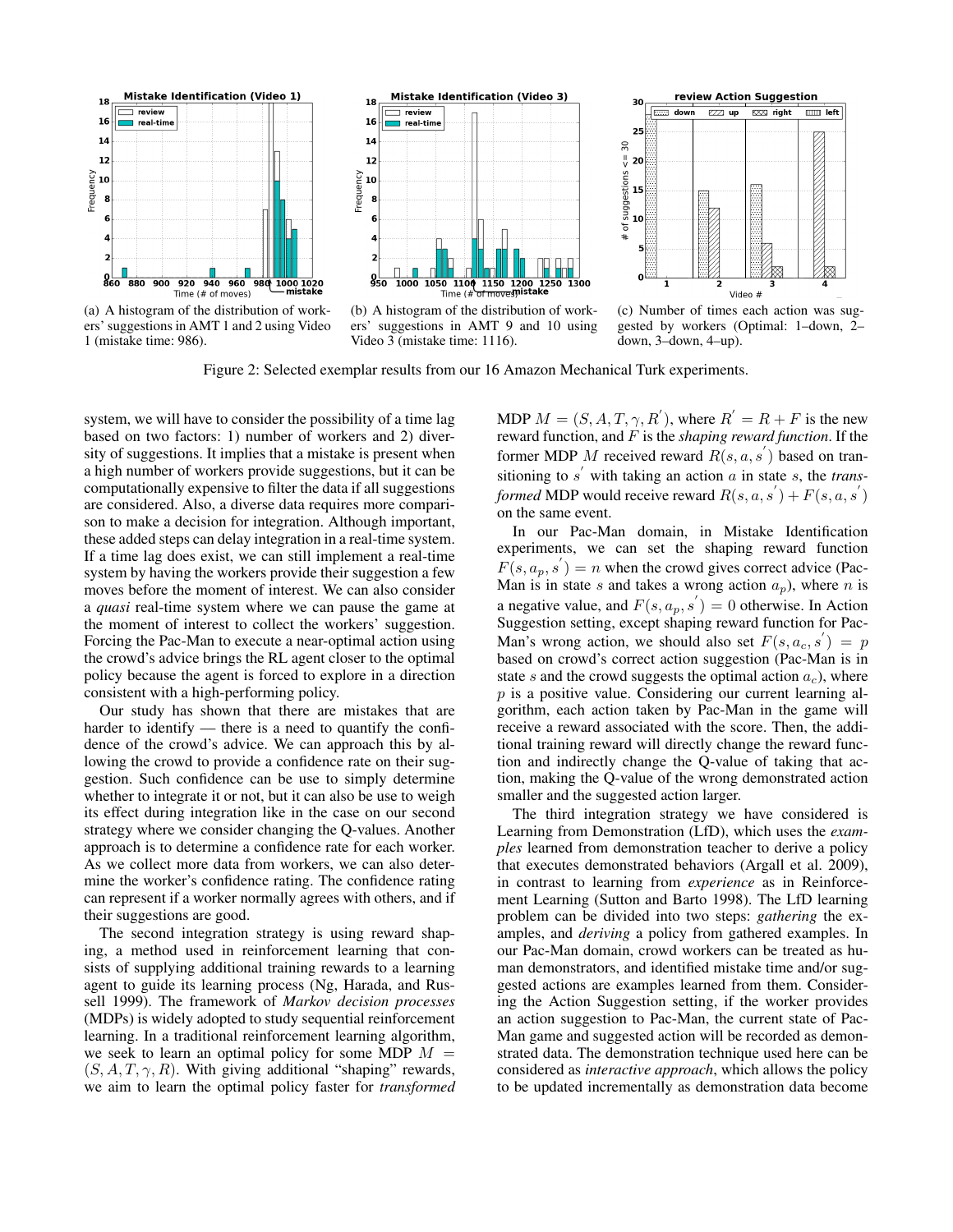available. Demonstrations here can prevent Pac-Man from suffering long periods of blind exploration when no reward feedback is given.

The limitations of Learning from Demonstration is that it is heavily limited by the quality of demonstrated information, the sequence of state-action pairs executed by the demonstration teacher. It suffers from the state spaces that have not been demonstrated and the limited expertise of demonstrators who are not able to perform optimal policy. Therefore, integrating crowd advice into reinforcement learning algorithm also suffers from these limitations.

## Strategies for Collecting the Crowd's Advice

Having already pointed out different strategies for integrating the crowd advice, we want to build effective strategies for collecting and harnessing the crowd's advice. We have identified three strategies that we will discussed further below.

Our first strategy is to collect the crowd's advice through a real-time system. We will use an interface similar to that used in this study where workers can provide an advice by simply pressing a button to suggest a mistake, and/or additional buttons for suggesting the correct action. Multiple workers will watch the same RL agent as it learns how to navigate through its environment. This can be deployed on the web or it can also be done locally through several computers. The integration will depend whether there are enough workers to provide suggestions, and whether a consensus is reached. It also depends on what type of advice is given by the crowd, whether a worker is suggesting an action or just simply identifying a mistake. In any case, the crowd's advice can be integrated on-the-fly by having the RL agent take the suggested action via the strategies suggestion in the previous subsection.

The second strategy will work more towards a review setting. Instead of manually recording videos of a humancontrolled game and uploading it to Mechanical Turk to collect inputs, we will collect worker inputs using a cyclic system that involves having the RL agent itself record video clips of the game during the learning process, and automatically uploads them to our current crowd worker interface that collects advice. This strategy would be most useful in the early-stages of the learning process and we assume that the RL agent has not converged to the optimal policy video clips can be recorded with a uniform random distribution and there will be some videos that have no mistakes. Besides using the Mechanical Turk to collect data, we will also look into using an on-site set of workers for faster data collection.

Our third strategy can be an added functionality to the first two strategies. The RL agent decides when and what to ask the crowd. The cue for the agent to decide when to ask the crowd can be 1) when the agent has no sufficient prior experience of its current state, and 2) when the agent does not have strong confidence on what action to take if the differences of the Q-values are insignificant. For the first cue, we can use reasoning like in R-MAX (Brafman and Tennenholtz 2003) to decide if a state has been visited "often enough" to assume some amount of certainty. Another op-

tion is to use confidence intervals for different action (e.g., using UCT (Kocsis and Szepesvri 2006)) to determine when to ask for help. Since theoretically there can be an implicit cost associated with asking for crowd's advice that by using the key idea of *active learning* (Settles 2010), an RL agent should ask for fewer number of crowd advice in an episode but should still yield a greater reward or a better policy.

### Conclusion

Reinforcement learning algorithms often suffer from poor early-stage performance since agents have to experience considerable amount of trial-and-error before learning an effective policy. Our approach uses real-time crowds to provide immediate assistance to the learning agent to help improve its performance. We ran a set of user studies to show that crowd workers from Amazon Mechanical Turk can respond quickly and accurately enough to provide just-in-time feedback to an agent playing Pac-Man. We show that workers can correctly identify the point at which a mistake is made by Pac-Man and the optimal action Pac-Man should have executed. We also showed that higher performance could be achieved by workers in *post hoc* review settings.

Our results demonstrated that 1) crowd workers are able to accurately choose the mistake time in real-time with a mean latency of just 0.39s, and 2) latency does not increase if workers must also suggest an action. By leveraging the crowd, we present an effective, scalable means of providing during-task assistance to learning agents. Next steps include leveraging crowd advice to improve an RL agent's learning performance.

## Acknowledgements

This work was supported in part by NSF IIS-1319412.

# References

Argall, B. D.; Chernova, S.; Veloso, M.; and Browning, B. 2009. A survey of robot learning from demonstration. *Robot. Auton. Syst.* 57(5):469–483.

Brafman, R. I., and Tennenholtz, M. 2003. R-max-a general polynomial time algorithm for near-optimal reinforcement learning. *The Journal of Machine Learning Research* 3:213– 231.

Goldberg, K.; Chen, B.; Solomon, R.; Bui, S.; Farzin, B.; Heitler, J.; Poon, D.; and Smith, G. 2000. Collaborative teleoperation via the internet. In *In IEEE International Conference on Robotics and Automation (ICRA*, 2019–2024.

Judah, K.; Roy, S.; Fern, A.; and Dietterich, T. G. 2010. Reinforcement learning via practice and critique advice. In *AAAI*.

Knox, W. B., and Stone, P. 2010. Combining manual feedback with subsequent mdp reward signals for reinforcement learning. In *Proceedings of the 9th International Conference on Autonomous Agents and Multiagent Systems*, AA-MAS '10, 5–12. Richland, SC: International Foundation for Autonomous Agents and Multiagent Systems.